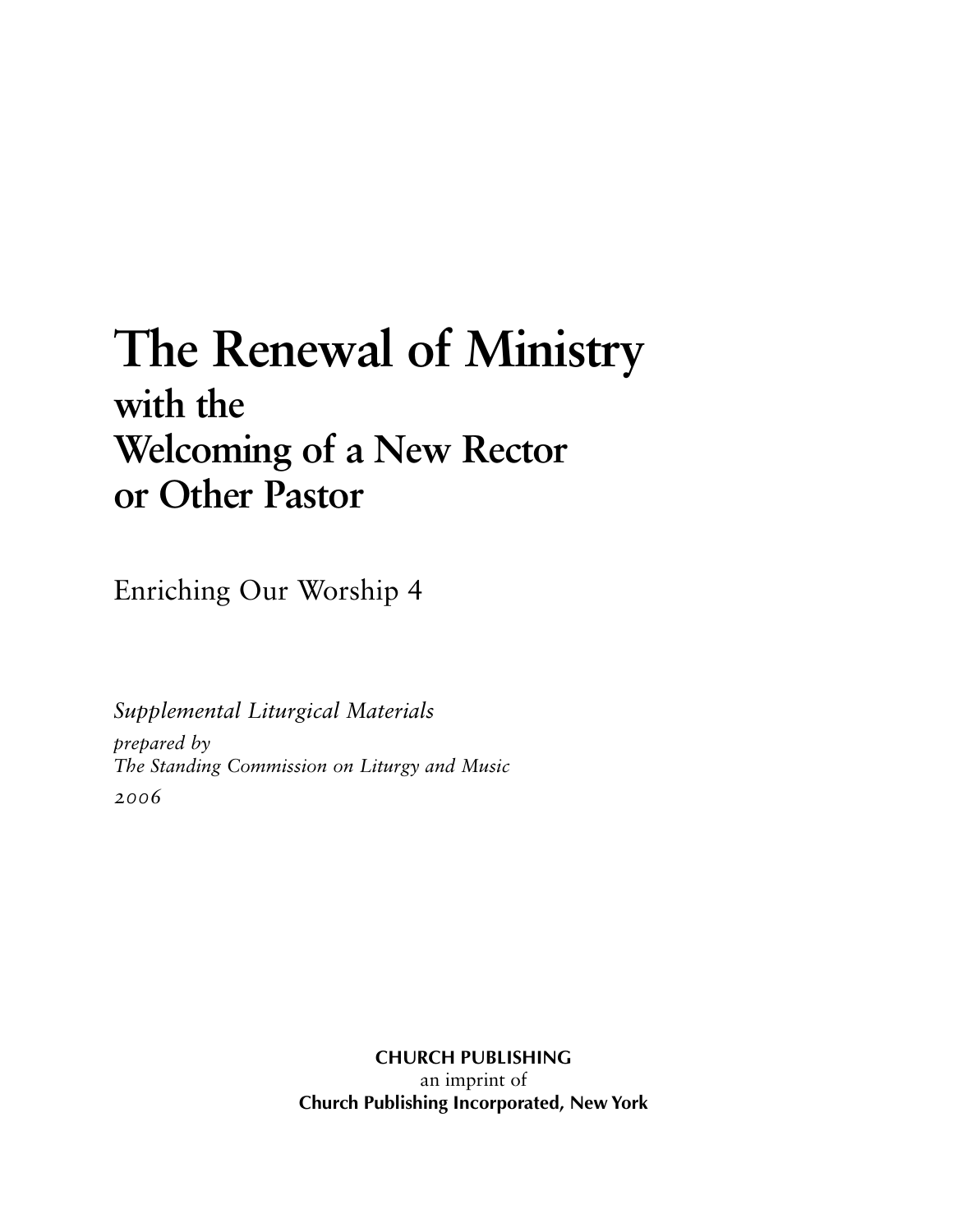Copyright © 2007 by The Church Pension Fund.

Portions of this document may be reproduced by a congregation for its own use. Commercial or large-scale reproduction, or reproduction for sale, of any portion of this document or of the document as a whole, without the written permission of Church Publishing Incorporated, is prohibited.

Church Publishing Incorporated 445 Fifth Avenue New York NY 10016

www.churchpubishing.org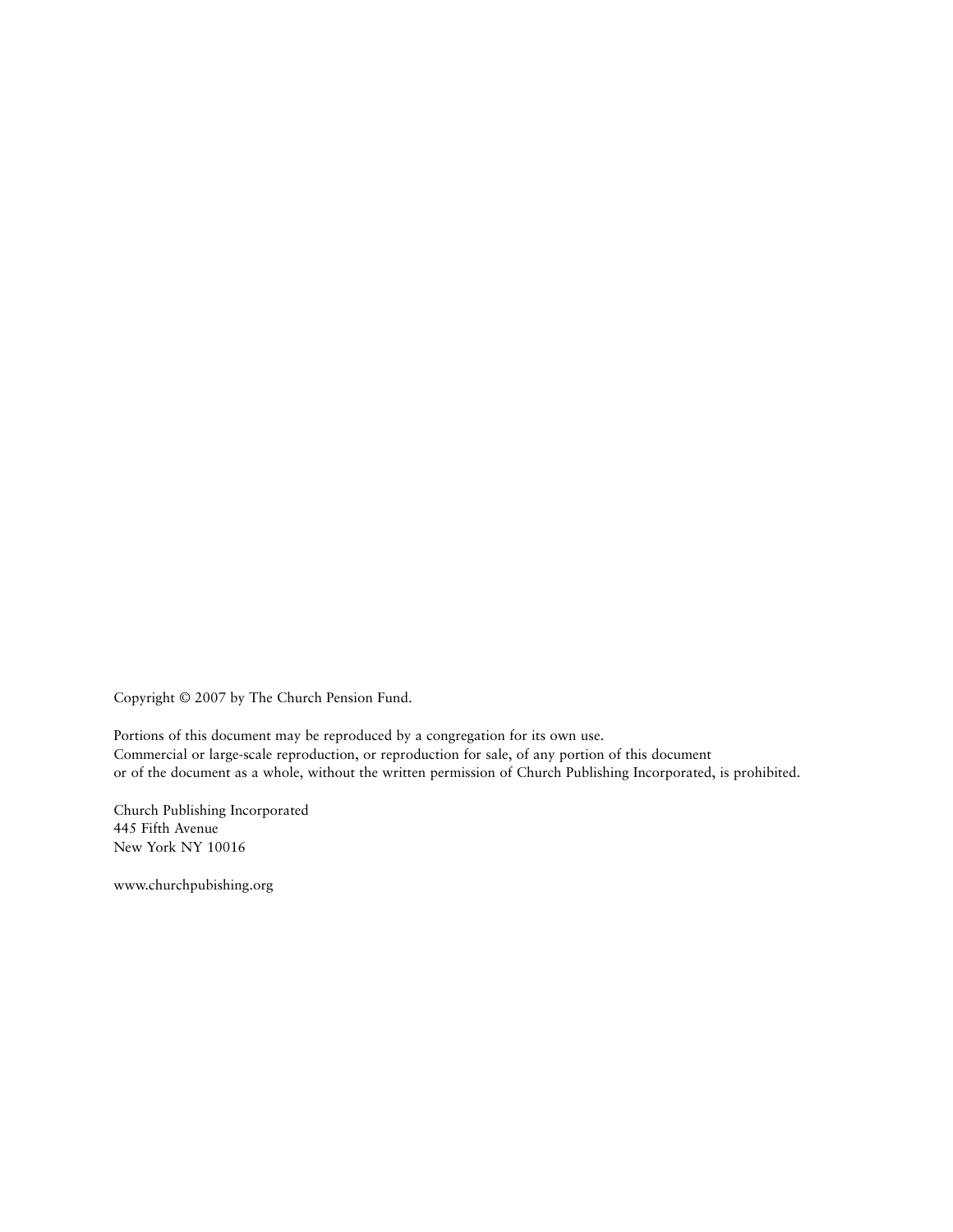## Concerning the Service

The catechism of the Book of Common Prayer (1979) indicates that there are four categories of ministers, beginning with the laity. Baptism is seen as the sacrament that initiates Christians and empowers them for ministry. As articulated by one of the pioneers of renewed appreciation of baptismal ministry: "…there is one ministry of the one body, which is Christ's ministry as exercised through that body. All vocations contribute to the efficacy of that one ministry, expressed in mission. All baptized people – lay and ordained – participate in it according to the gifts given them." (Stewart C. Zabriskie, *Total Ministry*. 1995: Alban Institute, page 7) Hence, pastoral leadership and oversight both spring from and need to be celebrated within the community of the baptized.

From a baptismal-ministry frame of reference, the rite entitled "A Celebration of New Ministry" in the Book of Common Prayer focuses almost entirely upon the priest, with little recognition of the ongoing ministry of the congregation. Since the development of that rite, the imbalance has been noted and further attention has been paid by the Church to naming and celebrating the role of all the baptized.

The rite which follows, entitled "The Renewal of Ministry with the Welcoming of a New Rector or Other Pastor," incarnates mutuality among the ministers of the Church. By setting ordained leadership within the context of baptism, and commending a variety of gifts, this liturgy serves as an alternative to its predecessor, with the caveat that its differences from 1979 are intentional. "Blending" portions of the two liturgies is discouraged. Instead, adapting the rite to the requirements of architecture, culture, language, personnel and other resources of the congregation is expected. Rubrics within the rite offer suggestions and options.

The presence of the Bishop is assumed throughout, although a representative may function in that capacity. The Bishop's presence brings together the elements of mutuality and continuity. A rubric directs that "The Bishop states the purpose of the gathering," providing an opportunity for education and encouragement. It is the Bishop's prerogative to preside at the font and the table.

As an alternative to the Prayer Book rite "Celebration of a New Ministry," this order is for use when a priest is being instituted and inducted as the rector of the parish. It may also be used for the installation of deans of cathedrals, or the inauguration of other ministries, diocesan or parochial, including vicars of missions and assistant ministers. Alterations in the service are then made according to circumstances.

Primary symbols of ministry are presented within the liturgical context. At the time of the Offertory, other gifts may be brought to the altar which reflect the diversity already present in the congregation.

#### **Suggested Propers**

In addition to the Proper of the Day, suitable lessons may be selected from the following: For All Baptized Christians At Baptism For the Mission of the Church

Feast of Title or Patronal Feast

Hymns and anthems should reflect themes of the lessons.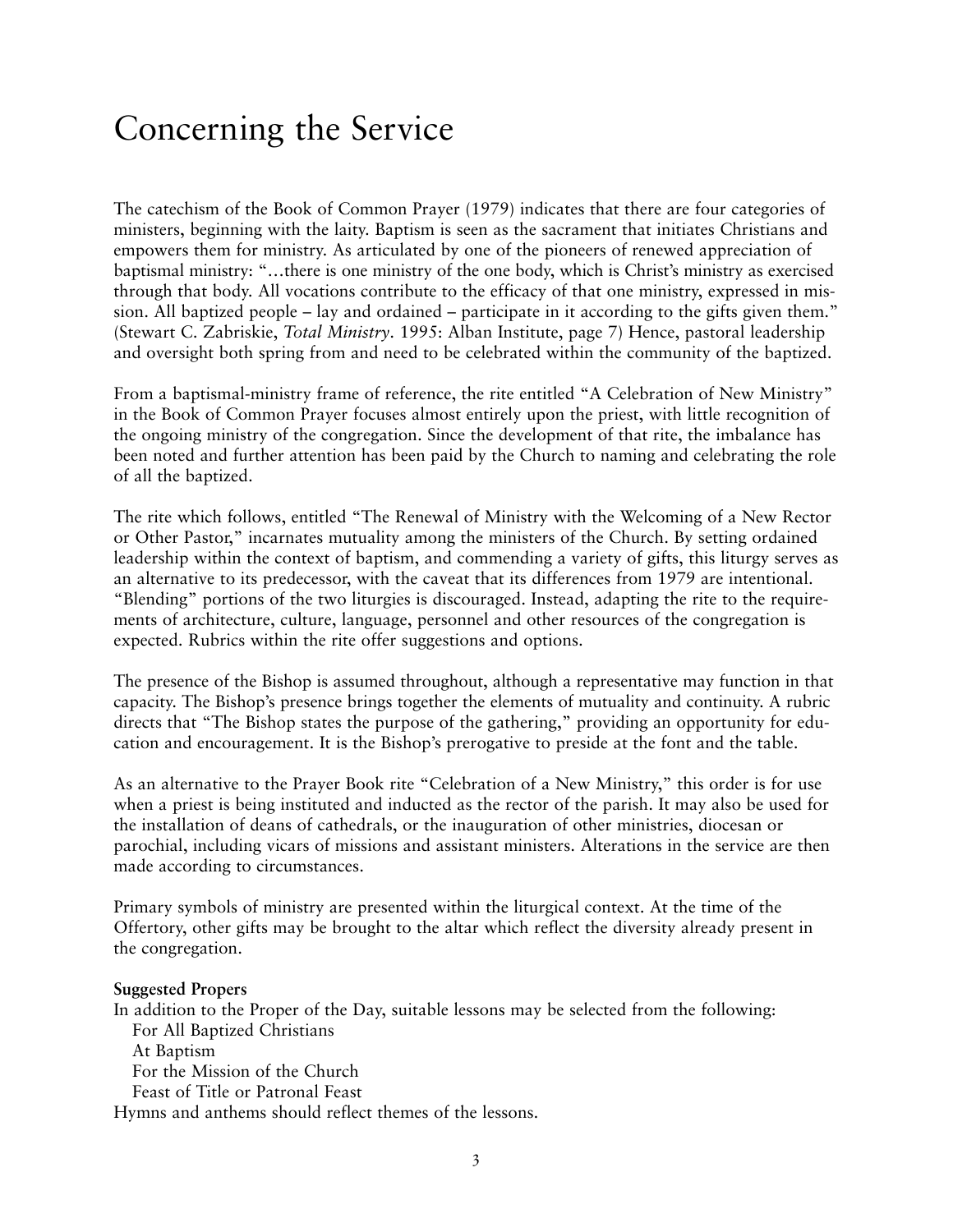## The Renewal of Ministry with the Welcoming of a New Rector

## **Gathering of the Community**

*A hymn, psalm or anthem may be sung. The people standing, the Bishop says*

| Bishop | Blessed be the one, holy, and living God. |
|--------|-------------------------------------------|
| People | Glory to God for ever and ever.           |

*or this*

| Bishop | Blessed be our God.      |
|--------|--------------------------|
| People | For ever and ever. Amen. |

#### *During Advent*

| Bishop | Blessed are you, holy and living One.      |
|--------|--------------------------------------------|
| People | You come to your people and set them free. |

*From Easter Day through the Day of Pentecost*

| Bishop | Alleluia. Christ is risen.        |
|--------|-----------------------------------|
| People | Christ is risen indeed. Alleluia. |

*In Lent and on other penitential occasions*

| Bishop | Blessed be the God of our salvation:         |
|--------|----------------------------------------------|
| People | Who bears our burdens and forgives our sins. |

*The Bishop continues*

| There is one Body and one Spirit;      |
|----------------------------------------|
| There is one hope in God's call to us; |
| One Lord, one Faith, one Baptism;      |
|                                        |
|                                        |
|                                        |
|                                        |
|                                        |
|                                        |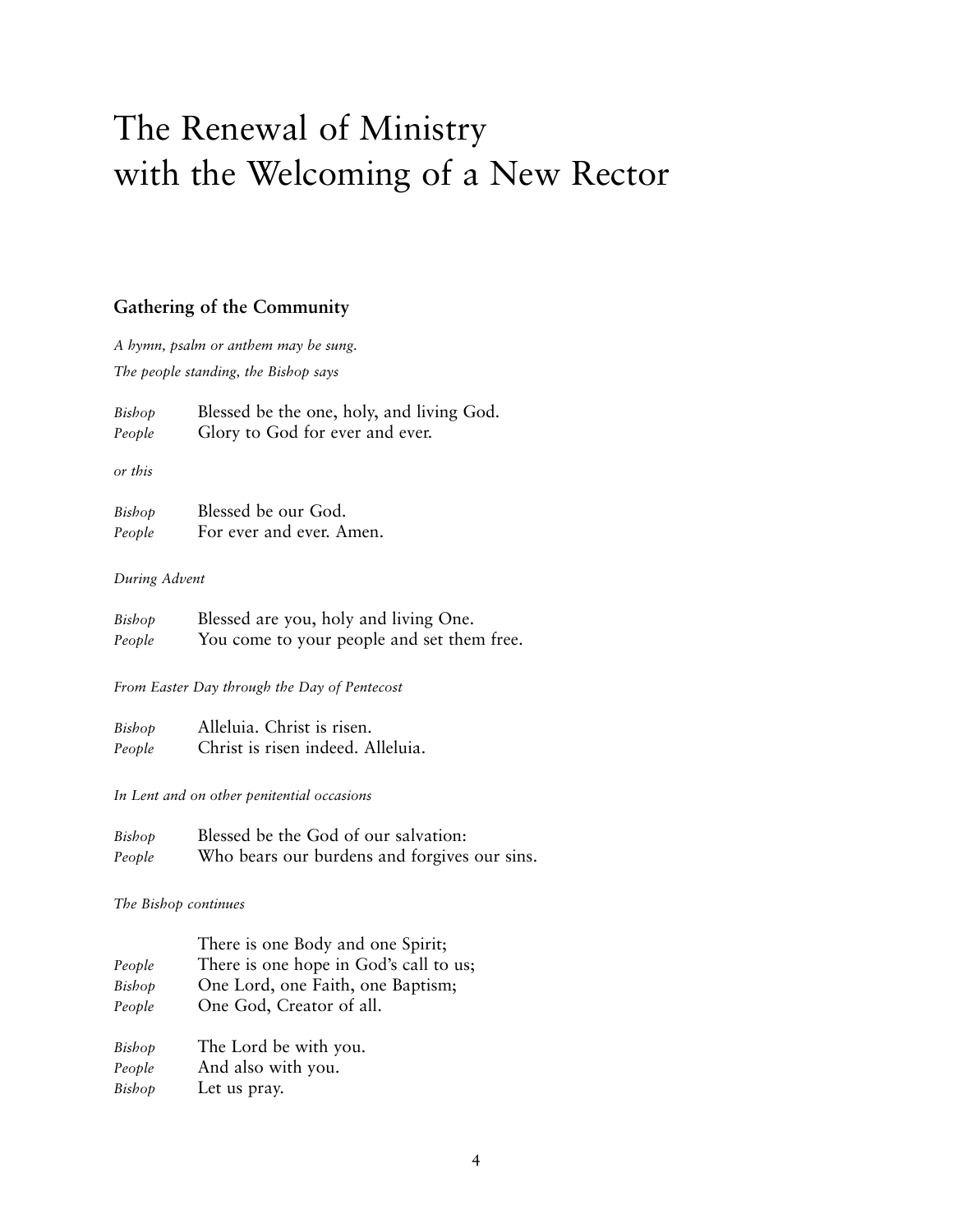O God of unchangeable power and eternal light: Look favorably on your whole Church, that wonderful and sacred mystery; by the effectual working of your providence, carry out in tranquility the plan of salvation; let the whole world see and know that things which were cast down are being raised up, and things which had grown old are being made new, and that all things are being brought to their perfection by him through whom all things were made, your Son Jesus Christ our Lord; who lives and reigns with you, in the unity of the Holy Spirit, one God, for ever and ever. Amen.

*The people are seated. The Warden(s) stand near the Bishop.*

*The Bishop states the purpose of the gathering; and concludes*

People of \_\_\_\_\_, you have reflected on your ministry and discerned your choice for a new *Rector*.

*Wardens*

We have chosen and called *N.N*. to be our *Rector*, and *he* has accepted.

*Bishop*

I commend your choice and affirm this call

*The Letter of Institution (BCP, p. 557) is read. The Bishop continues*

Are you, the people of \_\_\_\_\_, ready to continue in your ministry, with *N*. as your priest?

*People* We are.

*The Wardens escort the Priest from the nave to the front of the assembly.*

## **The Word of God**

*Representatives such as Lectors present the lectern Bible and say*

*N.*, with this Bible we proclaim and hear God's living Word. Join us in the ministry of telling the Good News to the World.

*Rector*

Amen. Let us hear again the Good News of salvation.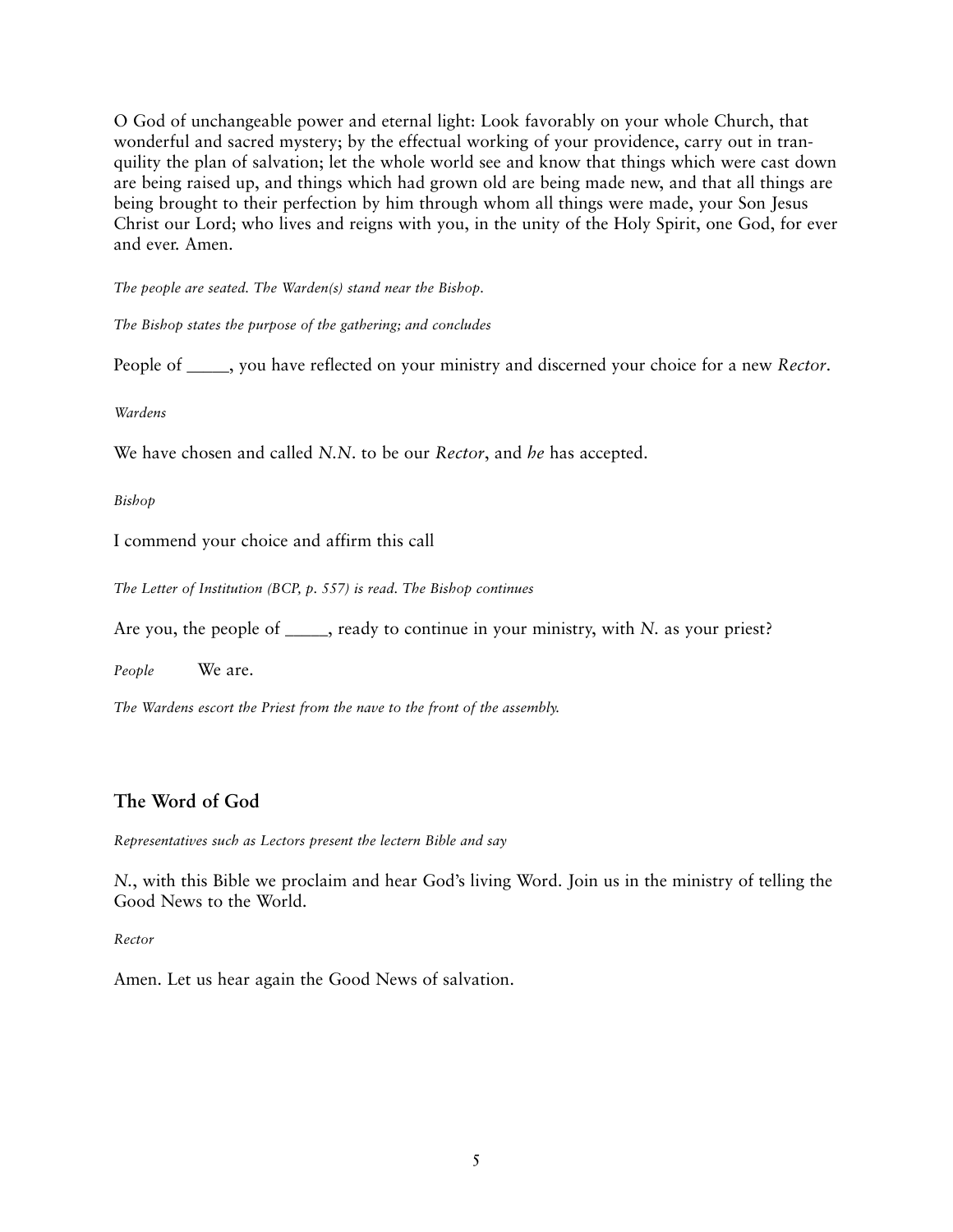### **The Lessons**

*The people sit. One or two Lessons, as appointed, are read, the Reader first saying*

A Reading (Lesson ) from \_\_\_\_\_.

*A citation giving chapter and verse may be added.*

*After each Reading, the Reader may say*

Hear what the Spirit is saying to God's People.

*or*

Hear what the Spirit is saying to the Churches. *People* Thanks be to God.

*Silence may follow.*

*A Psalm, hymn, or anthem may follow each Reading.*

*Then, all standing, the Deacon or a Priest reads the Gospel, first saying*

The Holy Gospel of our Savior Jesus Christ according to \_\_\_\_\_.

*People* Glory to you, Lord Christ.

*After the Gospel, the Reader says*

The Gospel of the Lord. *People* Praise to you, Lord Christ.

### **The Homily**

#### **Renewal of Baptismal Vows**

#### *Bishop*

*N*.; people of <u>each</u>: in Holy Baptism we received full adoption through God's grace and full empowerment for ministry through the Holy Spirit. Will you work together as partners in the mission of the Church, to reconcile all people to God through Christ? *People* We will, with God's help.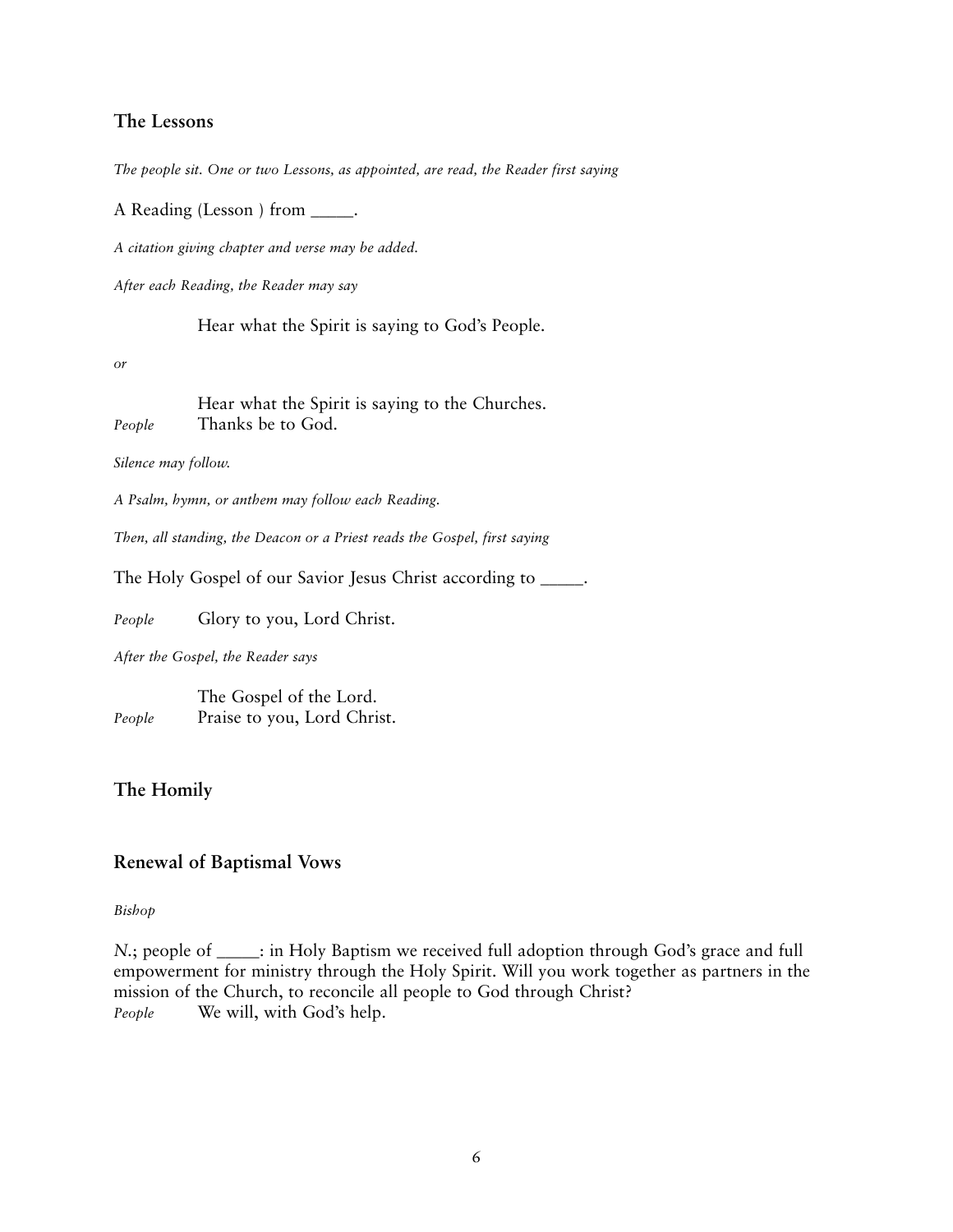#### *Bishop*

The water of baptism signifies our eternal covenant with God. In it we are buried with Christ in his death. By it we share in his resurrection. Through it we are reborn by the Holy Spirit. Therefore in joyful obedience to Christ, we bring into his fellowship those who come to him in faith, baptizing them in the Name of the Father, and of the Son, and of the Holy Spirit.

#### *The Bishop may bless the water.*

We pray you, O God, sanctify this water by the power of your Holy Spirit, that all who in baptism are cleansed from sin and born again may continue for ever in the risen life of Jesus Christ our Savior.

#### *Rector*

Let us renew the solemn promises and vows of Holy Baptism, by which we renounce Satan and all his works, and promise to serve God faithfully in God's holy Catholic Church.

*Water is poured into the font and the Bishop or the Rector leads the renewal of baptismal vows.*

## *Bishop or Rector* Do you reaffirm your renunciation of evil and renew your commitment to Jesus Christ? *People* I do. *Bishop or Rector* Do you believe in God the Father? *People* I believe in God, the Father almighty, creator of heaven and earth. *Bishop or Rector* Do you believe in Jesus Christ, the Son of God? *People* I believe in Jesus Christ, his only Son, our Lord. He was conceived by the power of the Holy Spirit and born of the Virgin Mary. He suffered under Pontius Pilate, was crucified, died, and was buried. He descended to the dead. On the third day he rose again. He ascended into heaven, and is seated at the right hand of the Father. He will come again to judge the living and the dead. *Bishop or Rector* Do you believe in God the Holy Spirit? *People* I believe in the Holy Spirit, the holy catholic Church, the communion of saints,

the forgiveness of sins, the resurrection of the body, and the life everlasting.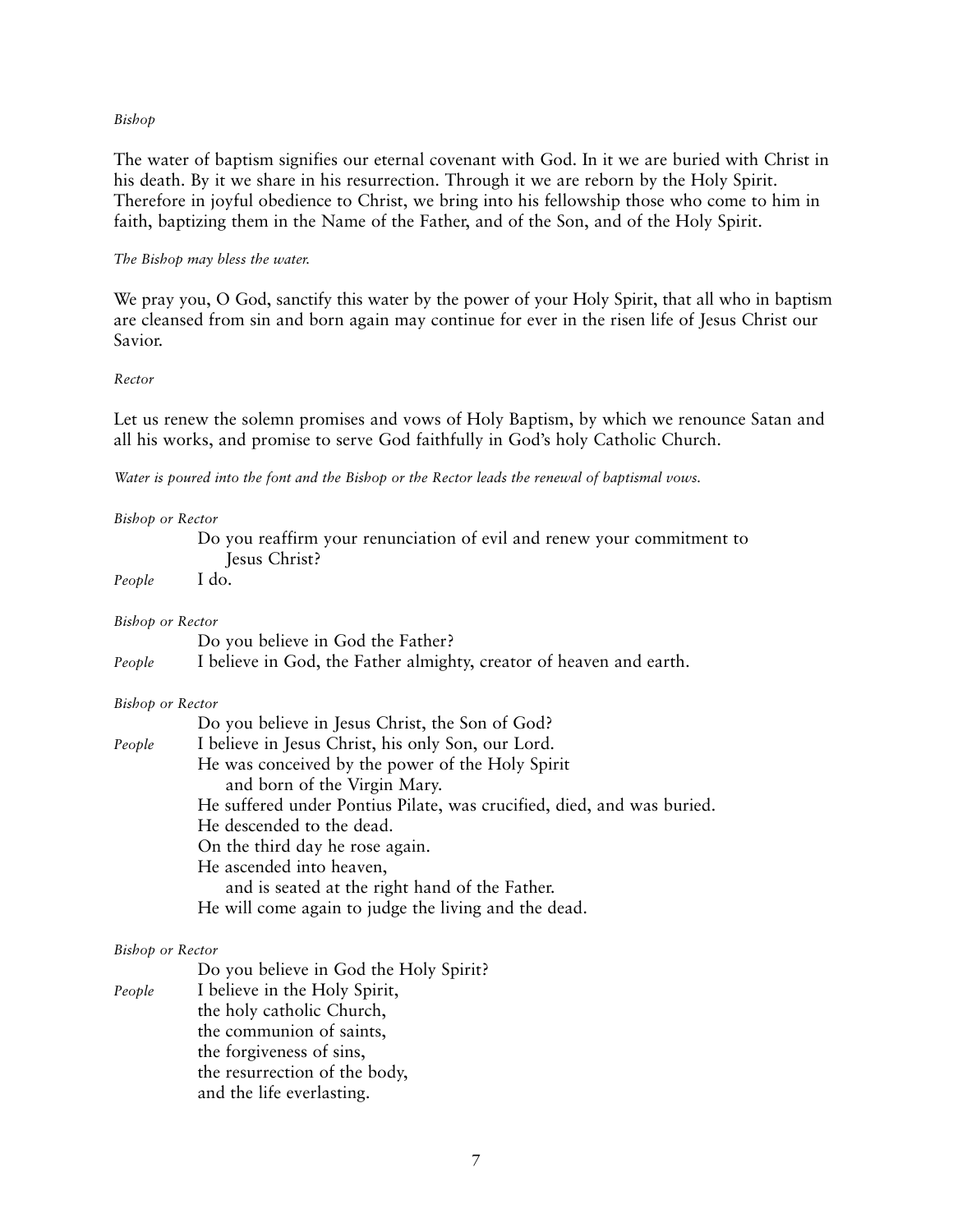| Bishop or Rector        |                                                                                                                  |
|-------------------------|------------------------------------------------------------------------------------------------------------------|
|                         | Will you continue in the apostles' teaching and fellowship, in the breaking of<br>bread, and in the prayers?     |
| People                  | I will, with God's help.                                                                                         |
| Bishop or Rector        |                                                                                                                  |
|                         | Will you persevere in resisting evil, and, whenever you fall into sin, repent<br>and return to the Lord?         |
| People                  | I will, with God's help.                                                                                         |
| Bishop or Rector        |                                                                                                                  |
|                         | Will you proclaim by word and example the Good News of God in Christ?                                            |
| People                  | I will, with God's help.                                                                                         |
| <b>Bishop or Rector</b> |                                                                                                                  |
|                         | Will you seek and serve Christ in all persons, loving your neighbor as yourself?                                 |
| People                  | I will, with God's help.                                                                                         |
| <b>Bishop or Rector</b> |                                                                                                                  |
|                         | Will you strive for justice and peace among all people,<br>and respect the dignity of every human being?         |
| People                  | I will, with God's help.                                                                                         |
| Bishop or Rector        |                                                                                                                  |
|                         | May Almighty God, who has given us a new birth by water and the Holy Spirit, bestowed upon us the forgiveness of |
|                         |                                                                                                                  |

*sins, and called us to ministry in Jesus Christ, keep us in eternal life by his grace; through Christ our Lord. Amen.*

*A baptismal hymn, psalm or other song may be sung. The congregation may be sprinkled with the water.*

## **The Prayers**

*A symbol of prayer (e.g., a book of prayers, the list of intercessions, an icon) is brought forward by Intercessor(s) from the congregation.*

*N.*, with this \_\_\_\_\_ we offer our prayers, intercessions and thanksgivings to God.

*Rector* Amen. In the Spirit of God, who searches the heart and knows our deepest needs, let us pray for the Church, the world, and all who yearn for Christ's healing.

*Then follow Prayers written for the occasion; or the Litany for the Mission of the Church (Book of Occasional Services 2003, p 246); or the Litany of Thanksgiving for a Church (BCP p. 578).*

*The Litany for Ordinations is not appropriate for this occasion.*

*A stole and/or flask of oil for healing may be presented by parishioners such as Pastoral Visitors, Eucharistic Visitors, or Prayer Circle Members.*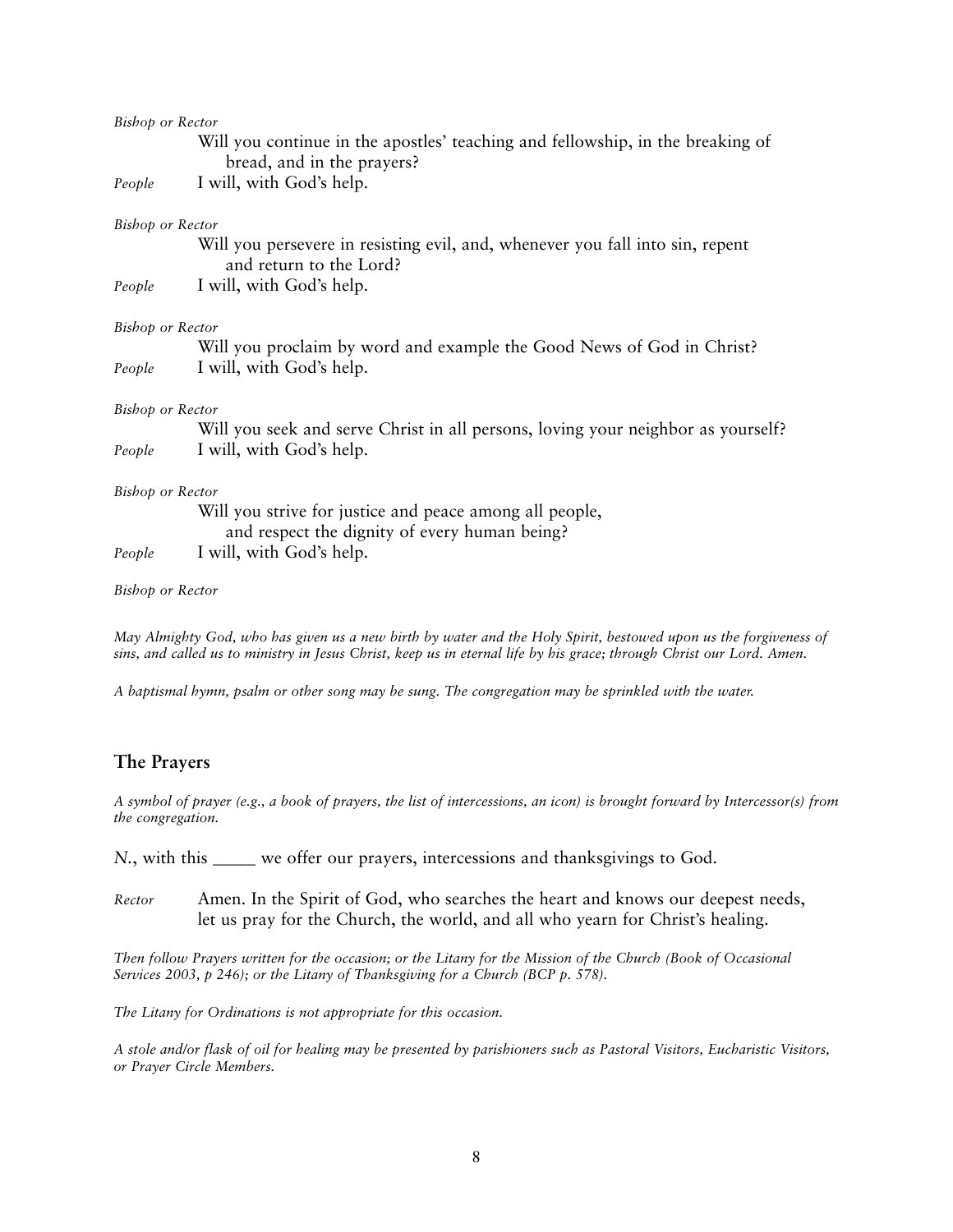*N.*, with prayer, companionship and laying-on of hands we bring the reconciling presence of Christ to those who seek healing. Join us in this ministry by calling us to repentance, and assuring us of God's forgiveness and love.

*Rector* Amen. Live without fear: your Creator has made you holy, loves you eternally, and reconciles you to one another.

*All stand. The new Rector says to the people*

*Rector* The Peace of Christ be always with you. *People* And also with you.

*The Bishop says to the people*

The peace of the Lord be always with you. *People* And also with you.

## **The Holy Communion**

*Representatives of the congregation bring the people's offerings of bread and the wine. Addressing the Rector, they say*

*N.*, when we share the bread and the cup, we proclaim the Lord's death until he comes. Join us at God's table to offer and bless our gifts of bread and wine.

*Rector* Amen. Together, let us keep the feast.

*The deacon brings the elements to the table, and the Offertory continues as a hymn or anthem is sung. When the alms are brought forward, gifts for ministry may also be brought to the altar, and may be received with the following or similar words*

*Bishop*

We offer thanksgiving to God for the ministries represented by these symbols, and ask God's grace to live ever more fully into the commitments we have made in Baptism. *People* Amen.

## **The Great Thanksgiving**

*The Preface of Baptism is suggested.*